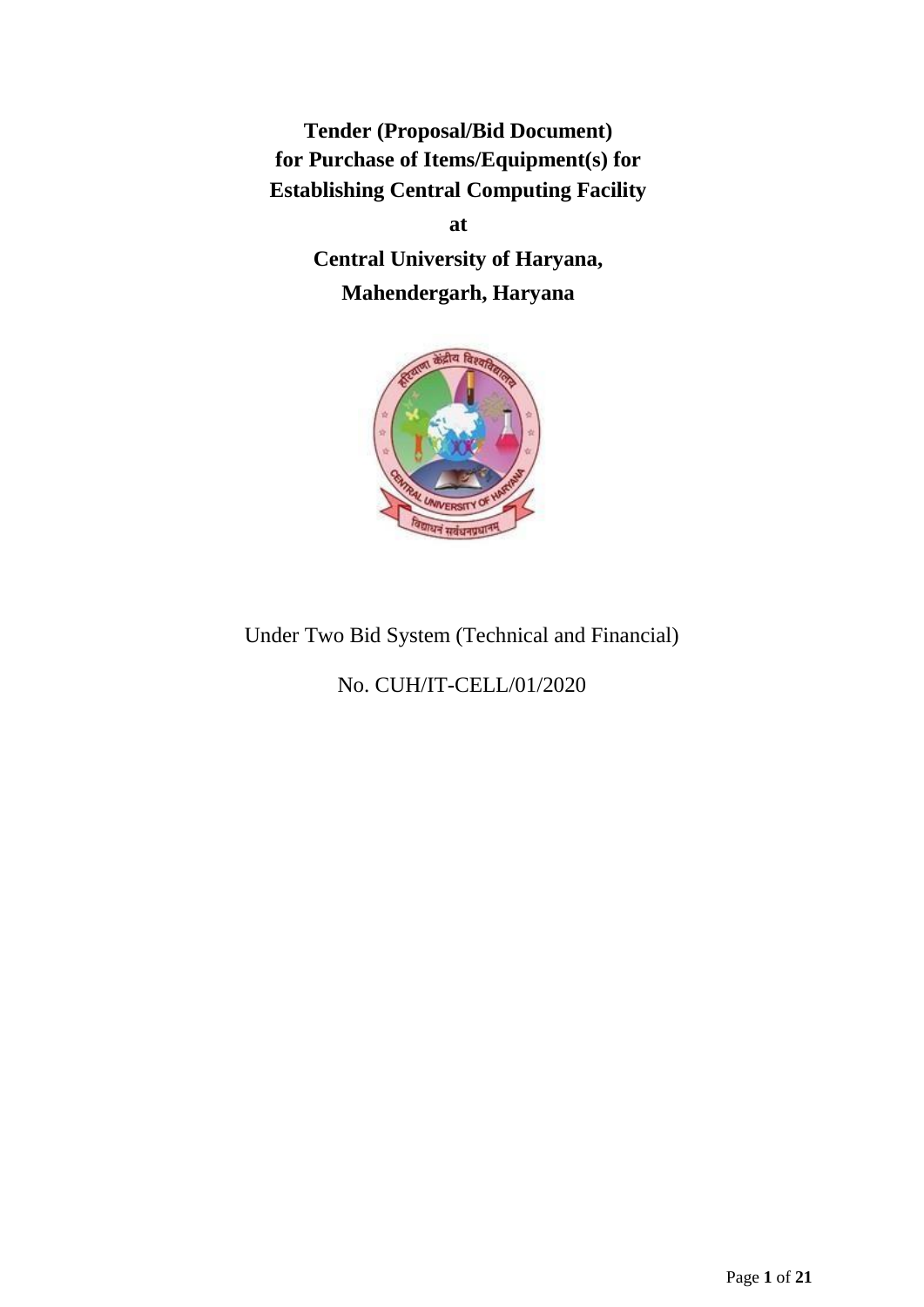## **Central University of Haryana**

Mahendergarh, Haryana-123031

#### **No: CUH/IT-CELL/01/2020 Dated: 31-01-2020**

## **TENDER NOTICE**

Central University of Haryana (CUH) invites techno-financial proposals, for the item(s) mentioned in tender document, from reputed firms having expertise and experience in the relevant field. The interested parties /firms/OEM desirous of supplying, installing and integrating the system(s)as given in tender documents, may send their sealed offer addressed to the **Registrar, Central University of Haryana**, at the following address:

> Assistant Registrar (E & GA) Academic Block No. 3 (Ground Floor) Central University of Haryana Jant Pali Villages Mahendergarh (Haryana) PIN-123031

Complete tender details are available on University website: [www.cuh.ac.in](http://www.cuh.ac.in/) or may be obtained in person from the office of the Registrar.

Last Date for submission of Tenders: **24/02/2020** up to 2PM Date of opening of Technical Bids: **25/02/2020** at 11AM Place of Opening the Tender: **Room No: 136 (Seminar Hall) in Academic Block-III, CUH, Jant Pali- Mahendergarh(Haryana).**

The interested parties should carefully read the tender document and accordingly submit their bids

> **Sd/- Registrar**

# **Central University of Haryana**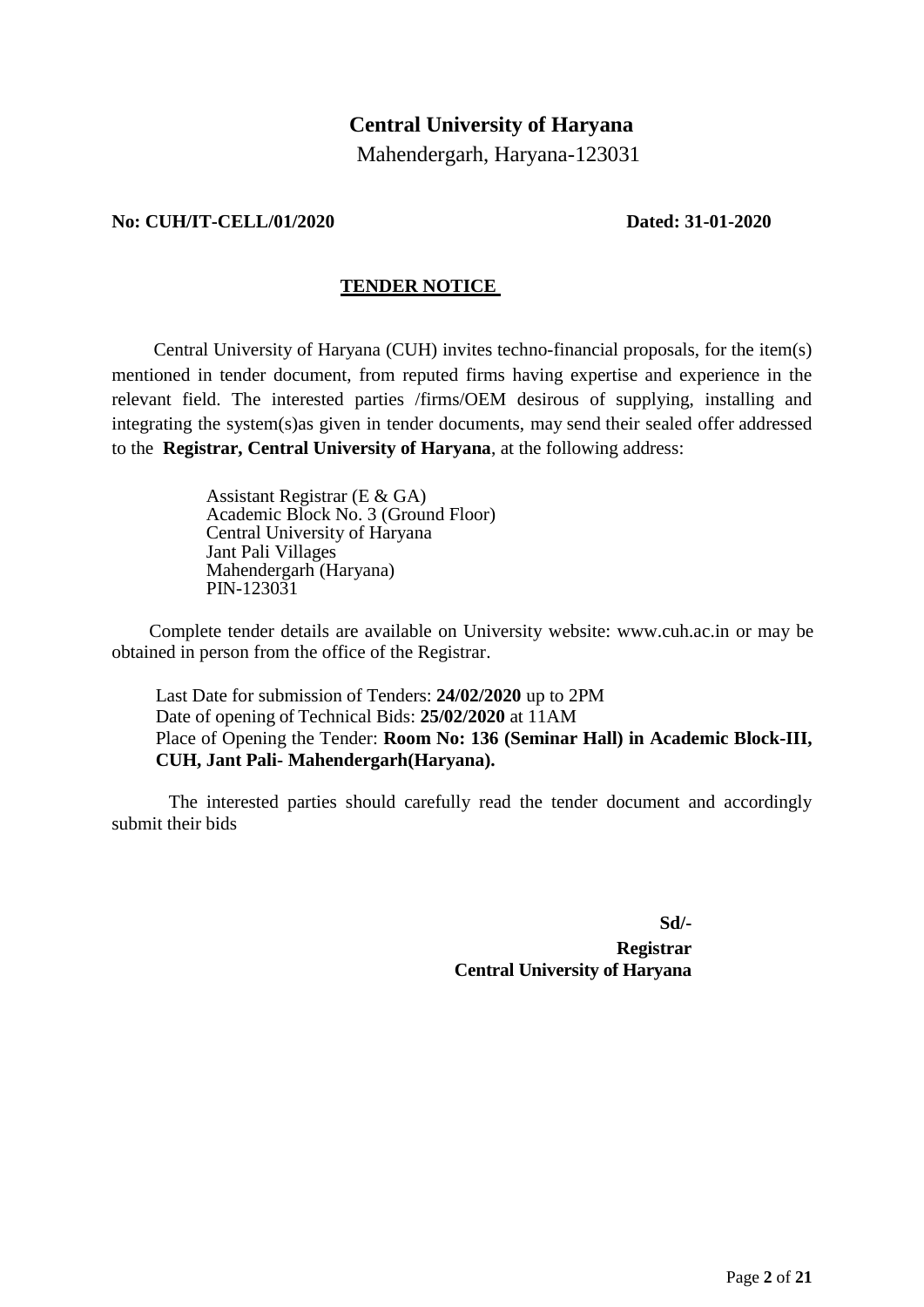| <b>SI</b>      | <b>Description</b>                                             | Yes /No | Page No | <b>Remarks if any</b> |
|----------------|----------------------------------------------------------------|---------|---------|-----------------------|
| N <sub>0</sub> |                                                                |         |         |                       |
| $\mathbf{1}$   | Whether Tender Fee paid?                                       |         |         |                       |
| $\overline{2}$ | Whether EMD / Tender Fees                                      |         |         |                       |
|                | attached?                                                      |         |         |                       |
| 3              | If EMD exempted, Valid                                         |         |         |                       |
|                | <b>Exemption Certificate</b>                                   |         |         |                       |
|                | attached?                                                      |         |         |                       |
| $\overline{4}$ | Whether Firm Registration                                      |         |         |                       |
|                | attached?                                                      |         |         |                       |
| 5              | Whether GSTIN certificate                                      |         |         |                       |
|                | attached<br>Whether PAN attached?                              |         |         |                       |
| 6              |                                                                |         |         |                       |
| $\overline{7}$ | Whether affidavit duly attested by<br>the Oath                 |         |         |                       |
|                | Commissioner/Executive                                         |         |         |                       |
|                | Magistrate regarding non-black                                 |         |         |                       |
|                | listing of supplier attached?                                  |         |         |                       |
| 8              | Whether tender document along                                  |         |         |                       |
|                | with all Annexures (1 to 8) duly                               |         |         |                       |
|                | signed & stamped by the                                        |         |         |                       |
|                | authorized signatory attached?                                 |         |         |                       |
| 9              | Whether copy of Turnover and                                   |         |         |                       |
|                | ITR attached?                                                  |         |         |                       |
| 10             | Whether orders executed in last                                |         |         |                       |
|                | three years attached?<br>Whether technical specifications      |         |         |                       |
| 11             | of the quoted equipment                                        |         |         |                       |
|                | attached?                                                      |         |         |                       |
| 12             | Whether catalog of the                                         |         |         |                       |
|                | equipment attached?                                            |         |         |                       |
| 13             | In case of authorized                                          |         |         |                       |
|                | agent/distributor whether                                      |         |         |                       |
|                | certificate/authorization letter for<br>the same issued by the |         |         |                       |
|                | manufacturer attached?                                         |         |         |                       |
| 14             | Whether list of                                                |         |         |                       |
|                | Institutes/Organizations where                                 |         |         |                       |
|                | the quoted model of equipment                                  |         |         |                       |
|                | supplied by the tenderer in India                              |         |         |                       |
|                | is attached?                                                   |         |         |                       |
| 15             | In case of foreign suppliers<br>quoting directly, whether, the |         |         |                       |
|                | name of Indian agent mentioned?                                |         |         |                       |
| 16             | Whether past performance                                       |         |         |                       |
|                | certificate from reputed Client                                |         |         |                       |
|                | such as IIT/NIT/Institutes of                                  |         |         |                       |
|                | National Importance has been                                   |         |         |                       |
|                | attached                                                       |         |         |                       |
| 17             | <b>NABL</b> certification /BIS                                 |         |         |                       |
|                | certification                                                  |         |         |                       |
| 18             | ISO and /or any other relevant                                 |         |         |                       |
|                | certification                                                  |         |         |                       |
| 19             | Any other certification or                                     |         |         |                       |
|                | Manufacturing licence                                          |         |         |                       |

**Check List for submission of documents:**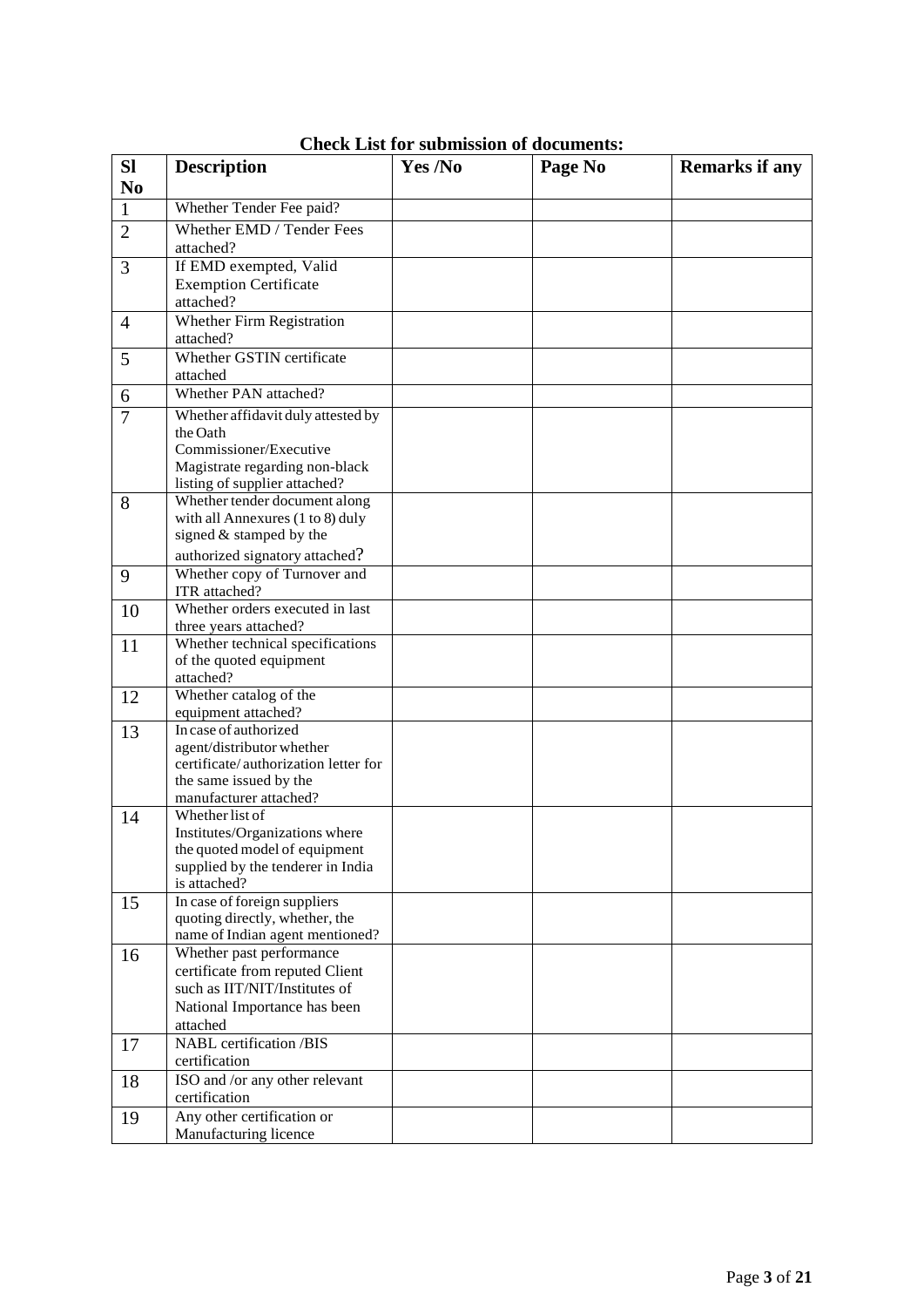|    | Whether a Certificate of<br>supplying spare parts for 5 years |  |  |
|----|---------------------------------------------------------------|--|--|
|    | after warranty attached?                                      |  |  |
| 20 | Whether Self-certificate that the                             |  |  |
|    | firm has never been debarred or                               |  |  |
|    | indicted in corruption case(s)                                |  |  |
|    | attached?                                                     |  |  |
| 21 | Whether certificate that no                                   |  |  |
|    | complaint of poor performance                                 |  |  |
|    | have been received by the firm                                |  |  |
|    | from suppliers attached?                                      |  |  |
| 22 | Whether drawing and calibration                               |  |  |
|    | attached? Wherever necessary                                  |  |  |
| 23 | Have you been declared poor                                   |  |  |
|    | performer by any of the Govt;                                 |  |  |
|    | institution? Give undertaking                                 |  |  |
| 24 | Have Bio date of trainer data                                 |  |  |
|    | been attached                                                 |  |  |
| 25 | Any other General information                                 |  |  |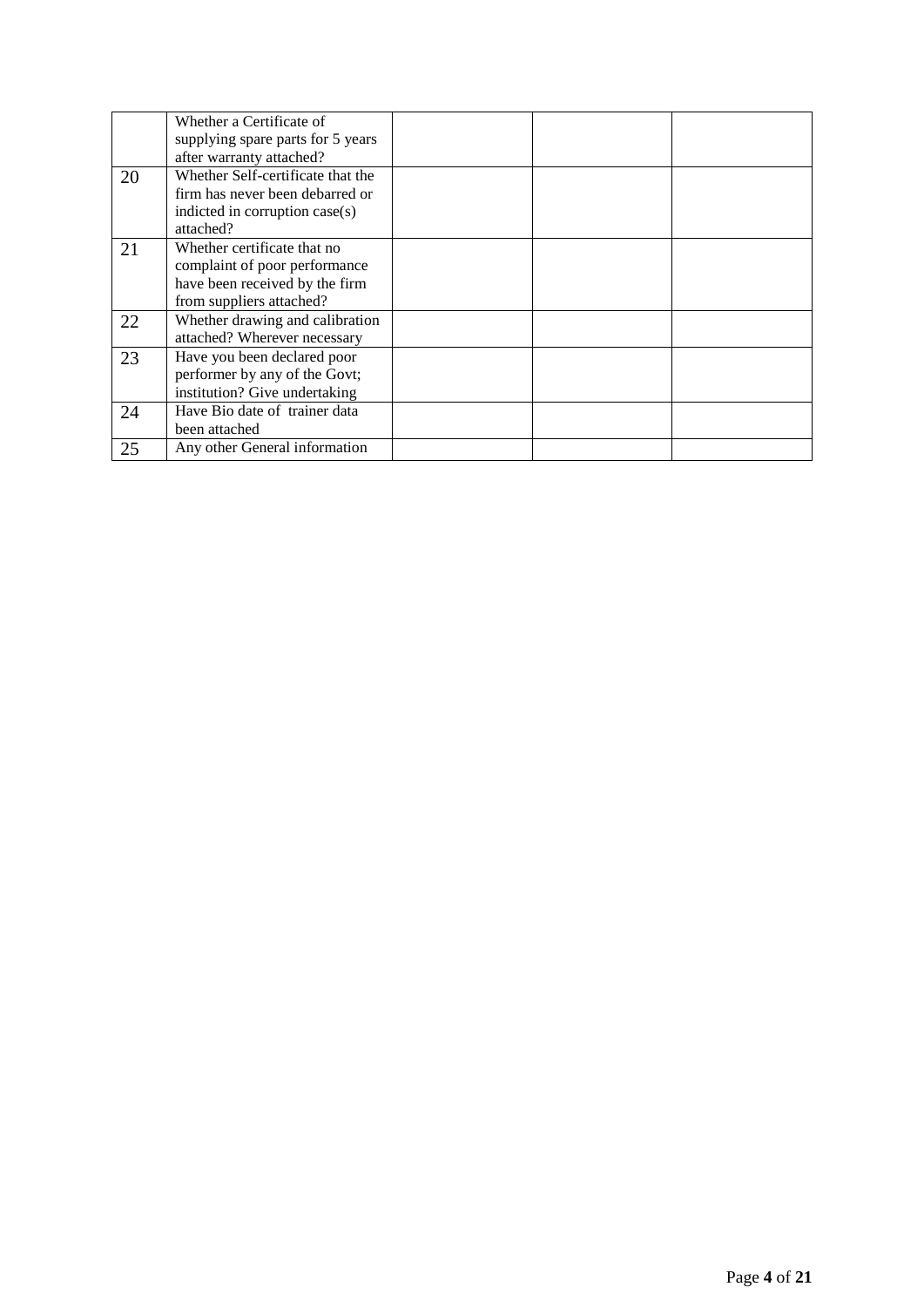## **1. Instructions to bidder**

Submission, Receipt, and Opening of Proposals

- a) The bidder shall read the instructions, technical specifications and the bid documents carefully before filing and submission of bidding documents.
- b) The bidder shall sign on each page of the bidding documents and assign serial number in integer value starting from one and submit the proposal/bid strictly as per the instructions.
- c) The original Technical and Financial Proposals/bids shall be prepared and submitted in separate sealed envelopes and both the envelopes should be kept in third envelope.
- d) The envelope should be super subscribed *"Tender for Central Computing Facility"*. The proposal/bid shall be sent by post so as to reach at the address mentioned on invitation to bid letter, on or before the due date and time (upto 2:00 pm), as specified in the tender notification or as per the corrigendum if issued any.
- e) Bids received after deadline will not be accepted and the CUH will not be responsible for any delay due to whatever reasons.
- f) **Bid Processing Fee:** Each bidder shall pay the bid processing fee for Rs. 1000 +18% GST = Rs. 1180 in the form of *DD drawn in favour of Central University of Haryana, Payable at Mahendergarh*, Haryana.
- **g) Earnest Money Deposit (EMD):** Each bidder shall paay EMD of Rs 2,50,000(Two Lakh Fifty Thousand rupee) of the quoting value in the form of *Demand Draft drawn in favour of "Registrar Central University of Haryana, payable at Mahendergarh***.**
- **h)** Valid NSIC and MSE Certificates will be accepted for relaxation of EMD and tender fee. Presently EMD/Tender Fee exemptions and price preference are applicable to only Micro and Small Industries. In view of the above, if the vendor will claim for EMD/Tender Fee exemptions, the vendor should meet all the criterias for Micro and Small Industries. The vendor must have to submit the supporting documents like NSIC registration certificate, MSE registration certificate issued by competent government bodies to become eligible for the tender fee/EMD exemptions. The certificates of the vendor (NSIC/MSE) shall cover the items tendered to get EMD/Tender Fee exemptions. NSIC certificate shall be valid as on due date/extended due date of the tender. This is not applicable for non NSIC unit. Note – In case the bid is submitted as an Indian arm of a foreign bidder and the eligibility criteria conditions were met through foreign company, then the EMD exemption cannot be claimed under the MSME status of India arm/subsidiary. Thus a bidder who solely on its own, fulfills each eligibility criteria condition as per the tender terms and conditions and who are having MSE status, can claim EMD exemption/tender fee.
- **i) Technical Bid format:** The bidder shall confirm that the product quoted (by the bidder) shall be in conformance with the conditions/criteria as specified herein**.**
- j) **Financial Bid Format:** Bidders shall quote items with inclusive prices (i.e. price inclusive of taxes and all other expenses) for delivery and installation.
- k) Successful Bidder has to provide irrecoverable Performance Bank Guarantee to the tune of 10% of the order value for the warranty period in the form of *Demand Draft/FDR/Banker's cheque drawn in favour of "Registrar Central University of Haryana, payable at Mahendergarh***.** The paying document of the performance Bank Guarantee should be valid till 60 days after the end of warranty/Guarantee period.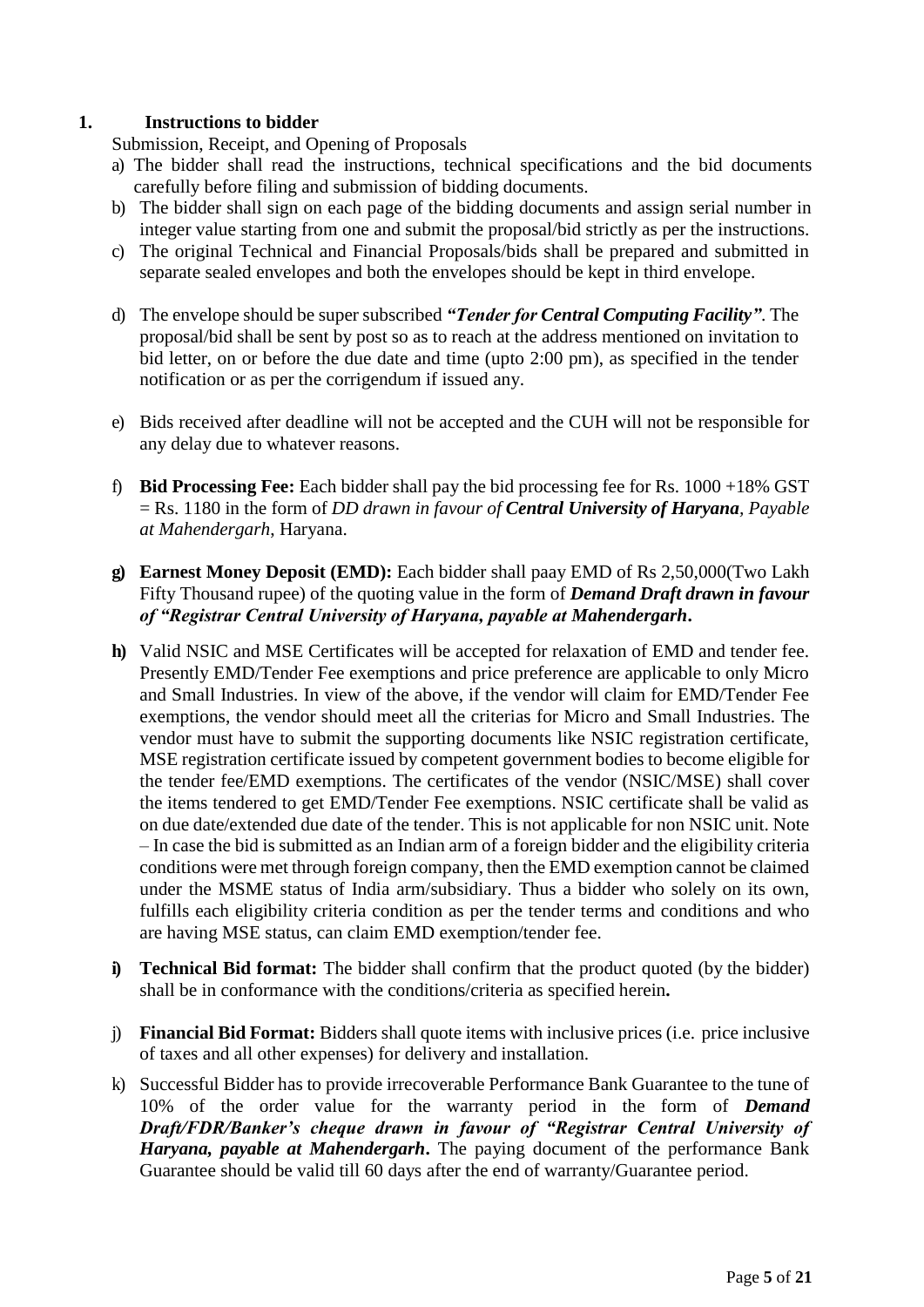- l) **Payment Schedule**. 100% payment will be released on delivery, satisfactory installation, and integration and commissioning of said system as applicable to the procurement after deduction of taxes as applicable or as per the university norms.
- m) **Delivery Schedule:** The equipment(s)/good(s) are required to be supplied within 60 days (or mutually agreed time- period) on issue of the Purchase Order by the university. In case successful tenderer fails to complete the order in part or whole in the stipulated period of 60 days (or mutually agreed time-period) of a penalty @ 1% of the order value will be imposed per week subject to maximum penalty of 10% the order value. In case the delay is more than six weeks (after the expiry of the stipulated period) the purchase order may be cancelled and the EMD will be forfeited
- n) **Validity of quotation**: The quotation should be valid for 12 months (365 days) after the date of the opening of the bids.
- **o)** All the equipment's should have an onsite warranty for three years. The warranty shall take effect from the date of successful installation of machine/item and handing over of the system to the user department satisfaction**.**
- p) The maintenance services, including spares parts shall be free of cost during the warranty/ guarantee period.
- q) The supplier shall provide assurance to give spare parts of the items/Goods at least for 10 years' time from the date of commissioning. The bidder shall provide certificate from OEM in this regard.
- r) The University reserves the right to place order or not to place order to finally selected vendor(s), depending upon the availability of the funds with the university at that point in time.

# 2. **General Conditions of the contract**

- a) The Manufacturer/Bidder should not be associated or have been associated in the past, directly or indirectly, with a firm or any of its affiliates which have been engaged by the purchaser to provide consulting services for the preparation of the design, specification, and other documents to be used for the procurement of the goods to be required under this invitation of tender.
- b) Manufacturer/Bidder shall not be under any declaration of ineligibility for corrupt and fraudulent practices issued by any State Government/Government of India (GOI)/Union territory. The Manufacturer/Bidder should not be a defaulter of any financial institute or Bank and their assets should have never been put on auction for recovery of debts.
- c) The Manufacturer /Bidder should be in the business in India for more than 3 years as on 31-12-2019. This should be supported by the certificate of registration issued under the companies act by a competent authority.
- d) The bidder should have executed at least 2 High Performance Computing Cluster projects either directly or through system integrators(at least one cluster of the size 100TF CPU-CPU or CPU-GPU) during last 5 years in india using an architecture and technologies similar to this tender in premier Govt Indian academic and research institutions like IISc, TIFR, IISER, IIT, NIT, JNCASR, Central University or other Govt education & research organizations. The bidder shall provide the details/proof of the same must be submitted with technical bids given in **Annexure 1**.
- e) The bidder must have supplied 2 x PFS solutions (50TB or more) earlier in the past along with HPC Solutions during last 5 years in India using an architecture and technologies similar to this tender in premier Govt Indian academic and research institutions like IISc, TIFR, IISER, IIT, NIT, JNCASR, Central University or other Govt education & research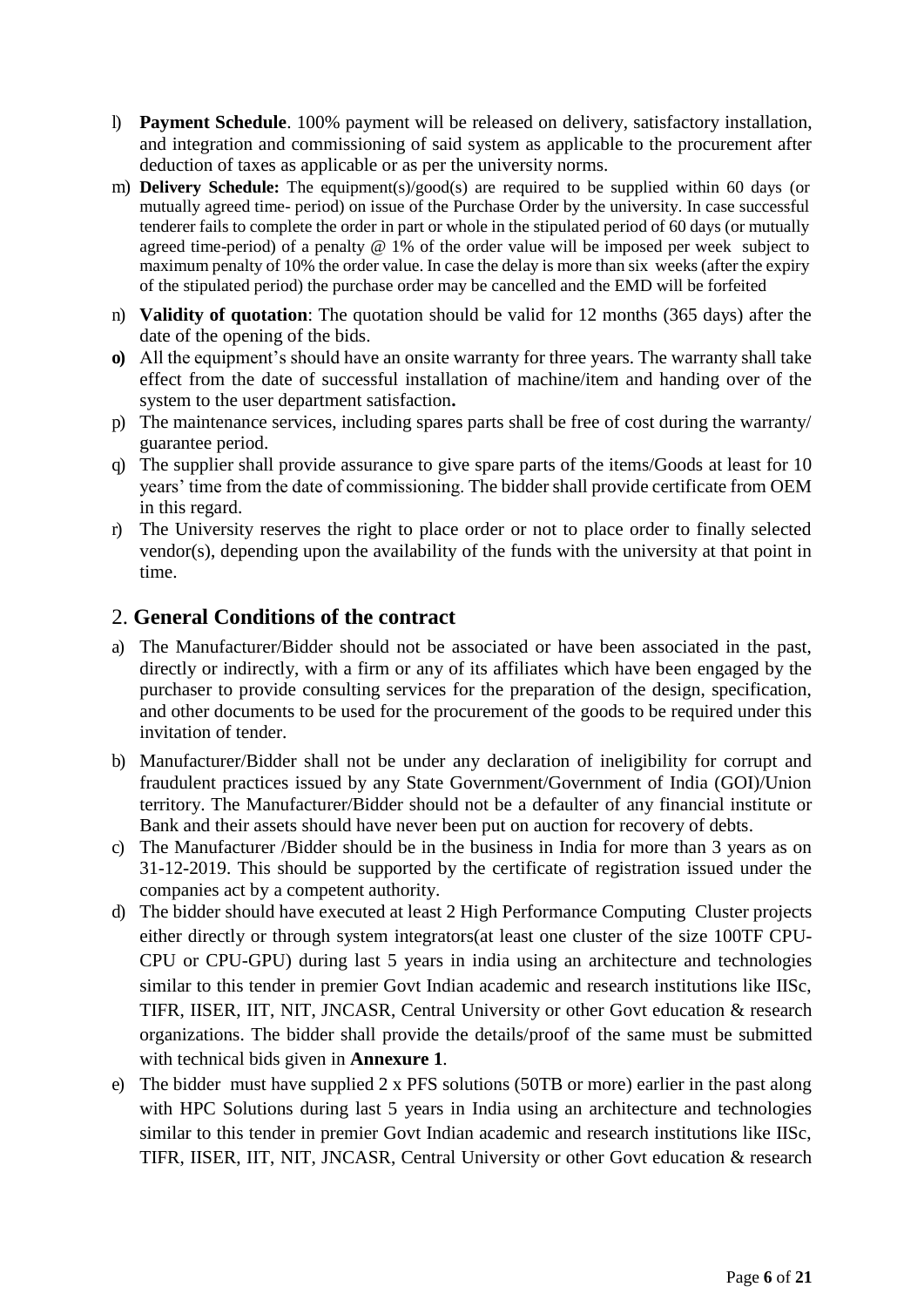organizations in India. Details/Proof of the same must be submitted with technical bid. The document in this regard shall be of OEM or Authorized Distributor/Bidder is required.

- f) Neither Server OEM nor the bidder be debarred or blacklisted or stopped from supplying equipment to any govt organization in the past.
- g) The details of OEM for Server Nodes , Storage and Switches must be attached with the bid

.

- h) Bidder has to deploy sensors for monitoring temperature, humidity and smoke detection before handover.
- i) The bidder must have executed at least one project of supplying items during last 5 years for items including 10 or more HPCC Nodes or Data Centre x86 Architecture based Servers.
- j) The bidder should have at least one service Center in India with service engineers in the relevant field of quoted items. In the event of a failure of any of the sub-systems or components of the proposed solution, the bidder has to ensure that defects are rectified within 48 hours from the time of call logged. The failure to meet the above requirement will result in extension of the warranty services by one day for delay of each day during the warranty period.
- k) Bidder should take into account any corrigendum on the tender document before submitting their bids.
- l) The bidder must be authorized partner/system integrator of Server and Switch OEM and a letter of authorization for the tender from the OEMs must be enclosed.
- m) The CUH reserves the right to accept or reject any or all of the offers in full/part without assigning any reason whatsoever.
- n) The parts supplied should not become obsolete within 3 years of installation.
- o) Bidder should be having at least two orders minimum of Rs. 3 Crores or a single order of Rs. 5 Crores in last three years for similar items being supplied to any Central University/IIT/NIT/IISc/IIIT/Reputed Research Organization and Institute of National importance. The bidder should furnish the information supported by Purchase order or Work done certificates from the concerned department(s) OR Institution.
- p) The Manufacturer /Bidder should have the cumulative turnover of Rs. 10 Crores in last three financial year towards supply of machines/equipment(s) for the relevant computing facilities taken together or for individual items. They should furnish the details as per Performa given in **Annexure-1**. This should be supported by audited balance sheet of the company for that particular year.
- q) The Manufacturer/Bidder should submit complete Technical manual with Make and Model for technical evaluation purpose. Bids without technical manual are liable to be rejected.
- r) There should be no complaint against the Manufacturer/Bidder for poor performance of the equipment's supplied by any institute or customer. The self-certified certificate to be attached with bid in this regard on firms letter head.
- s) The Manufacturer / Bidder should submit copy of ITR of last three years.
- t) Installation, Demonstration and Testing of equipment is to be done by the supply firm in the presence of subject expert of Central University of Haryana.
- u) If any of the equipment supplied by the bidder is found to be substandard, refurbished, un-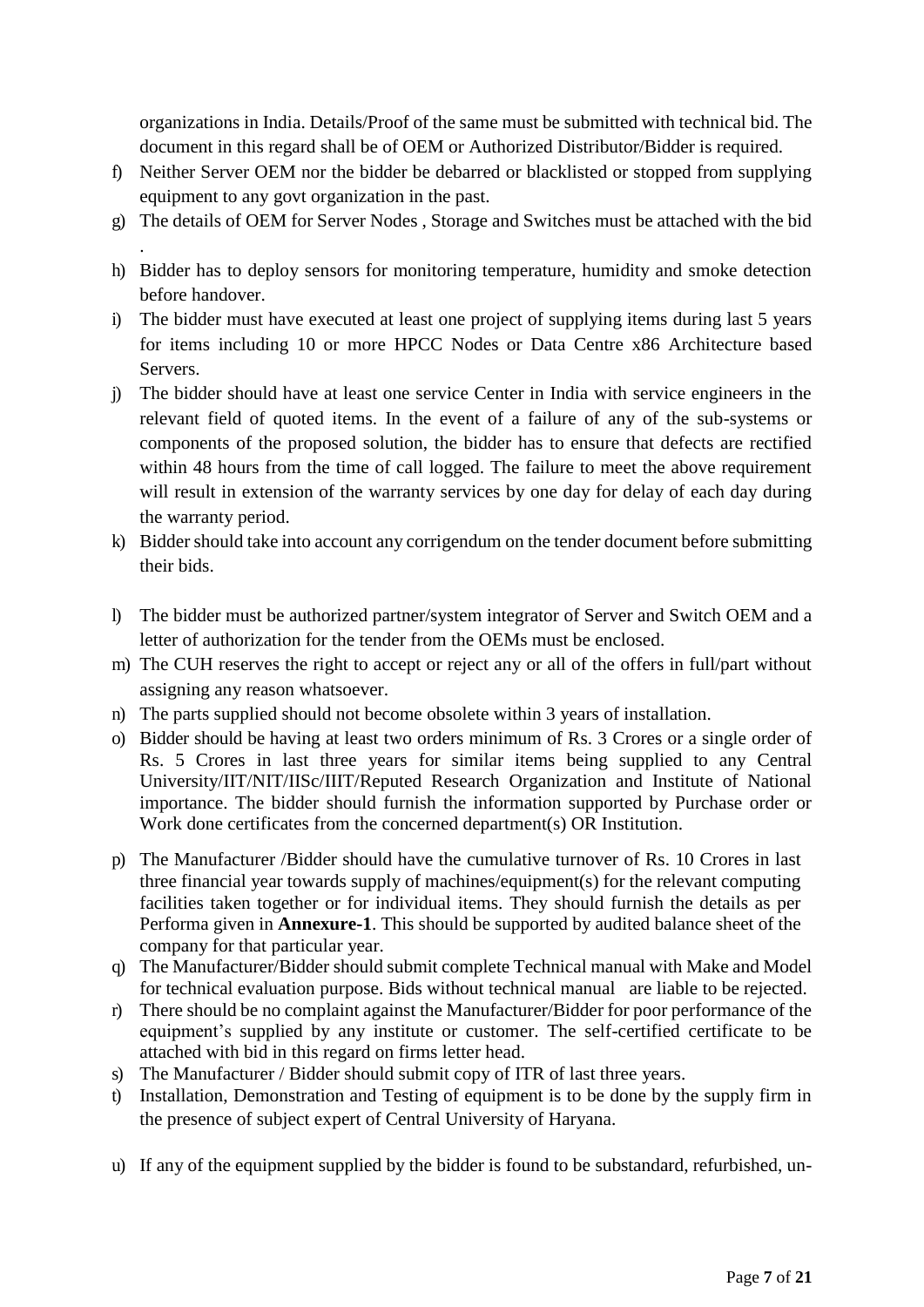merchantable or not in accordance with the description/specification or otherwise faulty, the committee will have the right to reject the equipment or its part. The prices of such equipment shall be refunded by the bidder with 18 % interest if such payments for such equipment have already been made. All the damaged or unapproved goods shall be returned at bidder cost. Defective part in equipment, if found before installation and /or during warranty period, shall be replaced within seven days on receipt of the intimation from CUH at the cost and risk of the bidder including all other charges.

- v) The bidder should provide the satisfactory training to our Teaching/Technical staff after installation/commissioning. The trainer should be a permanent employee of the company with a minimum of 3 years' experience in demonstrating such equipments. The details about the training programs and a brief bio-data of the trainer should be submitted along with the technical bid.
- w) The CUH is reserves the right not to place the order for one or any of the item quoted in this tender even after finalization of tender without assigning any reason for not doing so.
- x) The Manufacturer should have certification which certify the quality of instrument as per the National/International Standard applicable to respective instruments and same to be provided along with bid documents.
- y) The Bidder should have Authorization certificate from Manufacturer for the items mentioned in the tender No CUH/IT-CELL/01/2020, for Software License and other equipment(s).
- z) The Manufacturer / Bidder should be ready for demonstration of the product quoted on short notice as per the tendered specifications.
- aa) The bidder has to connect the system with University network and demonstrate the connectivity of CCF from any Department/Lab of the University.
- bb) Bidder/Manufacturers are required to quote for all the items mentioned in Tender to be eligible to award. The lowest price aggregate price of CCF will be the final for award of contract.
- cc) CUH is the final authority to judge the tender and has every power to accept or reject the same without assigning any reasons.
- dd) Technically qualified bidders should demonstrate the machine/item functionality during the installation and training.
- ee) CUH reserves the rights to accept/reject any offer in full or in part or accept any offer other than the lowest offer without assigning any reason thereof. Any offer containing incorrect and incomplete information shall be liable for rejection.
- ff) Any effort by a supplier to influence CUH's tender evaluation, tender comparison or contract/order award decisions may result in the rejection of the supplier's tender and forfeiture of the supplier's EMD.
- gg) After opening of bids, information relating to the examination, clarification, evaluation and comparisons of bids and recommendations concerning the award of contract shall not be disclosed to bidders or other persons not officially concerned with such process.
- **hh)** Technical bid should include the details as per performa given in **Annexure-2**
- ii) Financial bid should include the details as per performa given in- **Annexure-**5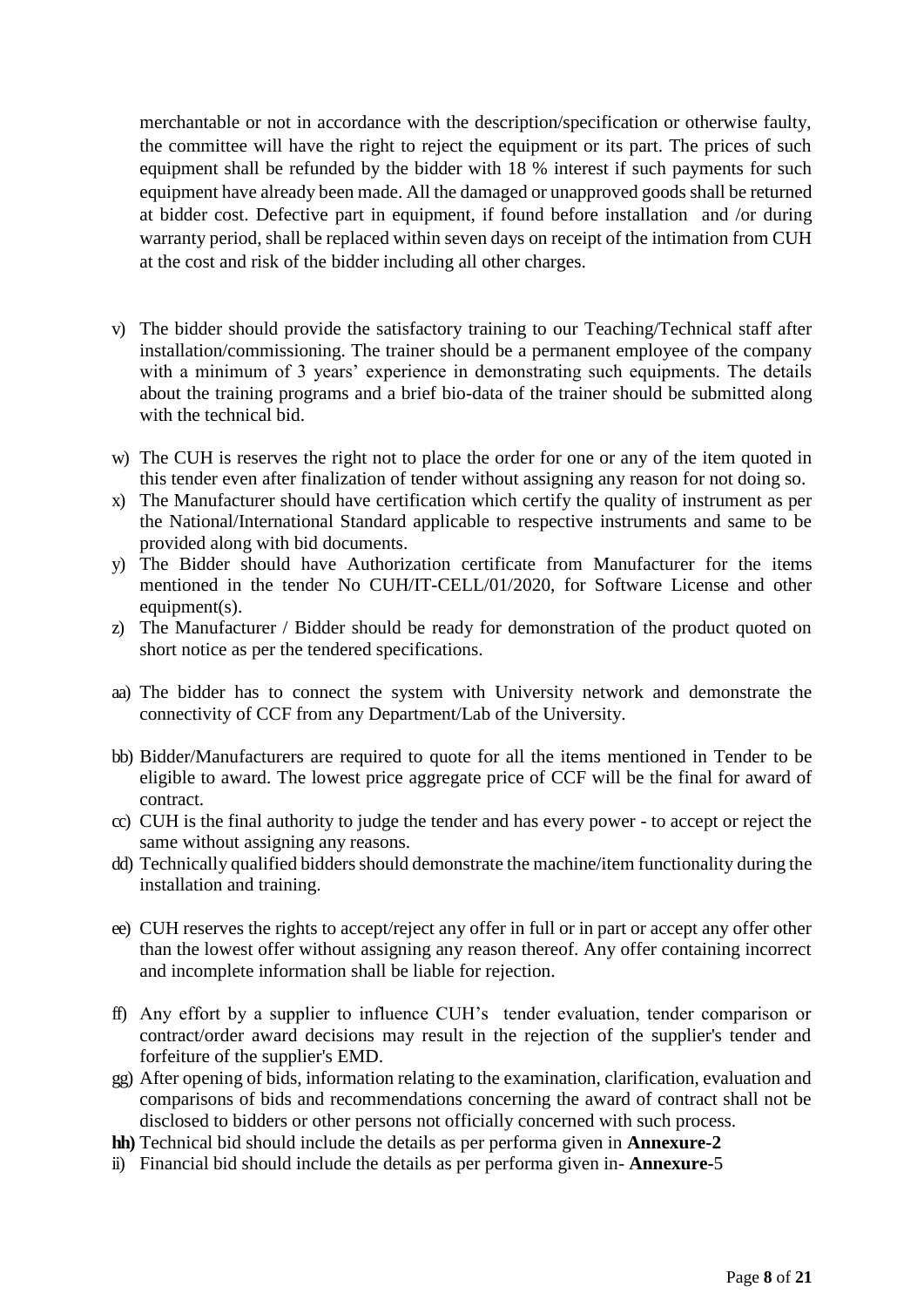- **jj)** Acceptance letter by bidder -**Annexure -6**
- **kk)** Warranty certificate-**Annexure- 7**
- **ll)** Undertaking of support from OEM **–Annexure 8**

## **3. Special conditions of the tender**

(*To be returned by Tenderer along with the Tender duly signed)* 

a) **GENERAL**: Tenderer, who are Indian Agents of OEMs, should furnish a clear declar ation as follows: We declare that I am/we are Accredited Agents of the suppliers ab oard.

DGS&D enlistment certificate needs to be attached (applicable only for the Indian Agents)

### b) **DEVIATION FROM SPECIFICATIONS**: It is in the interest of the tenderer to

study the specifications in the tender schedule thoroughly before quoting so that, if the tenderer

makes any deviations, the same are prominently brought out in the body of the tender. If you need to add any optional items your system in order to meet our specifications, you are requested to quote for the total including the option required to suit our requirements. Otherwise, your tender will be considered incomplete.

- c) The bidder shall submit the following :
	- i. Complete address of the dealing person along with all the details such as mobile no, e-mail id, and correspondence address.

Address of the OEM's Banker and their swift code.

Name and designation of the person whose name the purchase order to be placed.

- ii. Bidder shall also give the certificate that the goods for which bidding is done in this tender are of good quality and produced as per the industry specifications and best workmanship.
- iii. Jurisdiction –All the question, dispute, or differences arising under or out of or in connection with this contract, the Jurisdiction will be Narnaul (Mahendergarh).Acceptance to this affect shall be signed by the bidder at the time of bidding.
- iv. The bidder shall provide the Acknowledgement that they have gone through the whole tender documents and have thoroughly understood all the conditions, provisions, specifications and we abide by all the conditions and have understood that violation or concealment any information essential will be liable for penal action from the university and may even result in cancellation of bid and/or forfeiting of EMD.
- v. The bidder shall give the certificate that they will supply the spare parts as an when required by the university during the warranty, AMC and post AMC period for at least seven years after the warranty is over.

#### **4. Schedule of requirement**

Within 60 days of placing of purchase order by the University or the period as decided mutually by the CUH and supplier.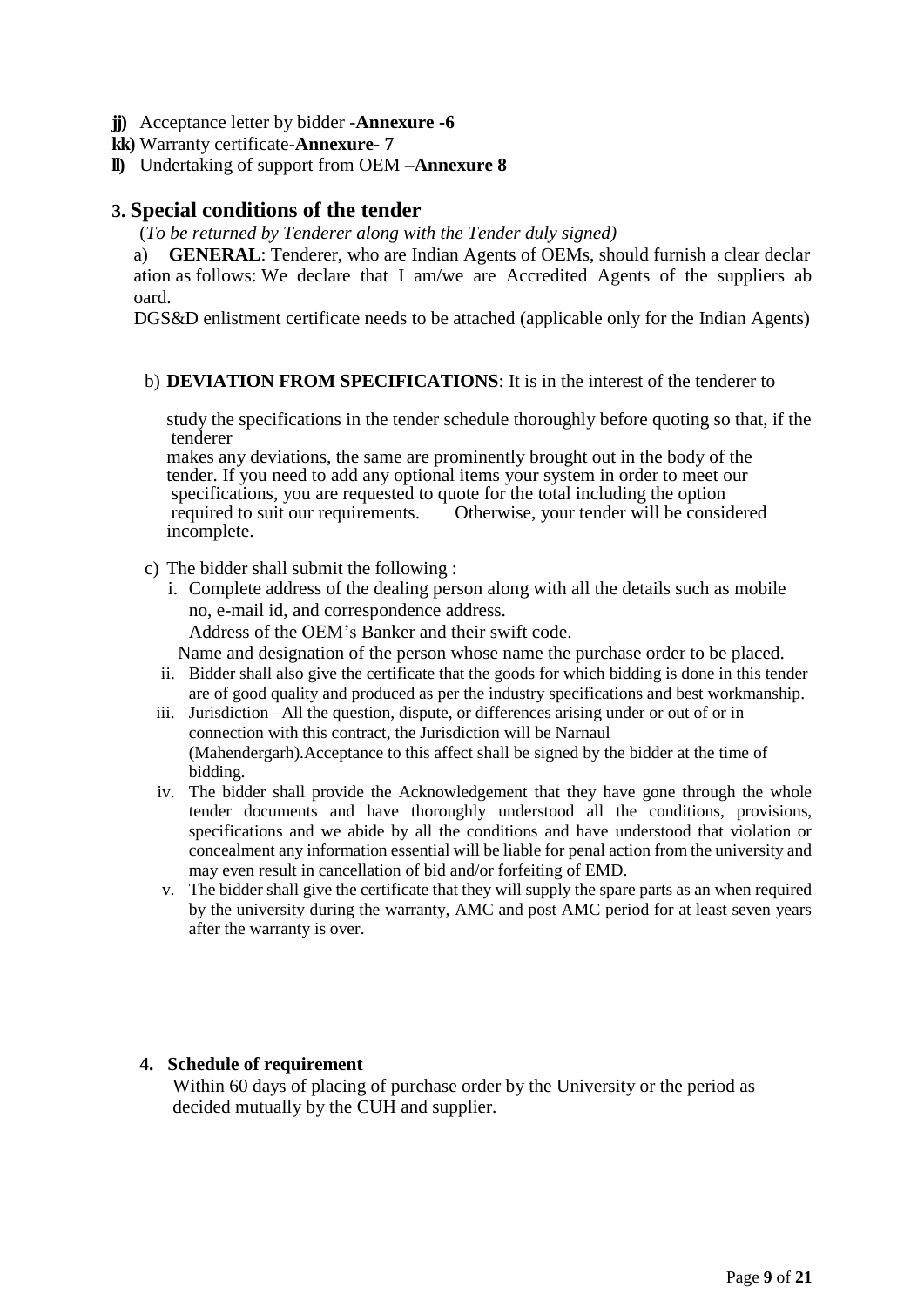# **Scope of Work:**

The proposed Central Computational Facility (CCF) system is expected to run scientific applications of different area of interest to the Faculty members, research scholars and students of Central University of Haryana. The proposed system is expected to handle voluminous data with sizes beyond the ability of the commonly used computers. The big data set can come from various sources including outcome of scientific computing and or/ data generated for other academic work.

## **5. Specifications of machines/items are given as under :**

1. Site preparation, supply, installation and commissioning of Central Computing Facility(CCF) at CENTRAL UNIVERSITY HARYANA for 540 CPU Cores and 44.5TF (Peak) Computational Facility with the all the accessories required.

**A. Specifications**: The system provided by the bidder should have at least the components described in the table below with all the accessories required for setting up CCF. If any other item is required then that should be included.

| S.No. | Item Name            | <b>Description</b>                        |  |  |  |
|-------|----------------------|-------------------------------------------|--|--|--|
| A     | <b>Master Node</b>   | Intel Latest Generation and scalable,     |  |  |  |
|       |                      | minimum 2.6 GHz, minimum 18 cores,        |  |  |  |
|       |                      | RAM 2 GB DDR4/core or more, 6TBX6         |  |  |  |
|       |                      | HDD SATA, 8 HDD supporting BAYS or        |  |  |  |
|       |                      | more, I/O slots, RAID level support,      |  |  |  |
|       |                      | Graphic controller, Network interface,    |  |  |  |
|       |                      | Chipset, Ethernet ports, Cluster          |  |  |  |
|       |                      | interconnect with the associated software |  |  |  |
|       |                      | stack, Rack mount, Power supplies,        |  |  |  |
|       |                      | Server management, Form factor, Three     |  |  |  |
|       |                      | years onsite warranty, suitable for linux |  |  |  |
|       |                      | based simulation software and other       |  |  |  |
|       |                      | software like MATLAB, Mathematica,        |  |  |  |
|       |                      | MAPPLE, SPSS etc.                         |  |  |  |
| B     | <b>Compute Nodes</b> | Intel latest Generation, minimum 2.6 GHz  |  |  |  |
|       |                      | with minimum 18 cores, RAM 3.5 GB         |  |  |  |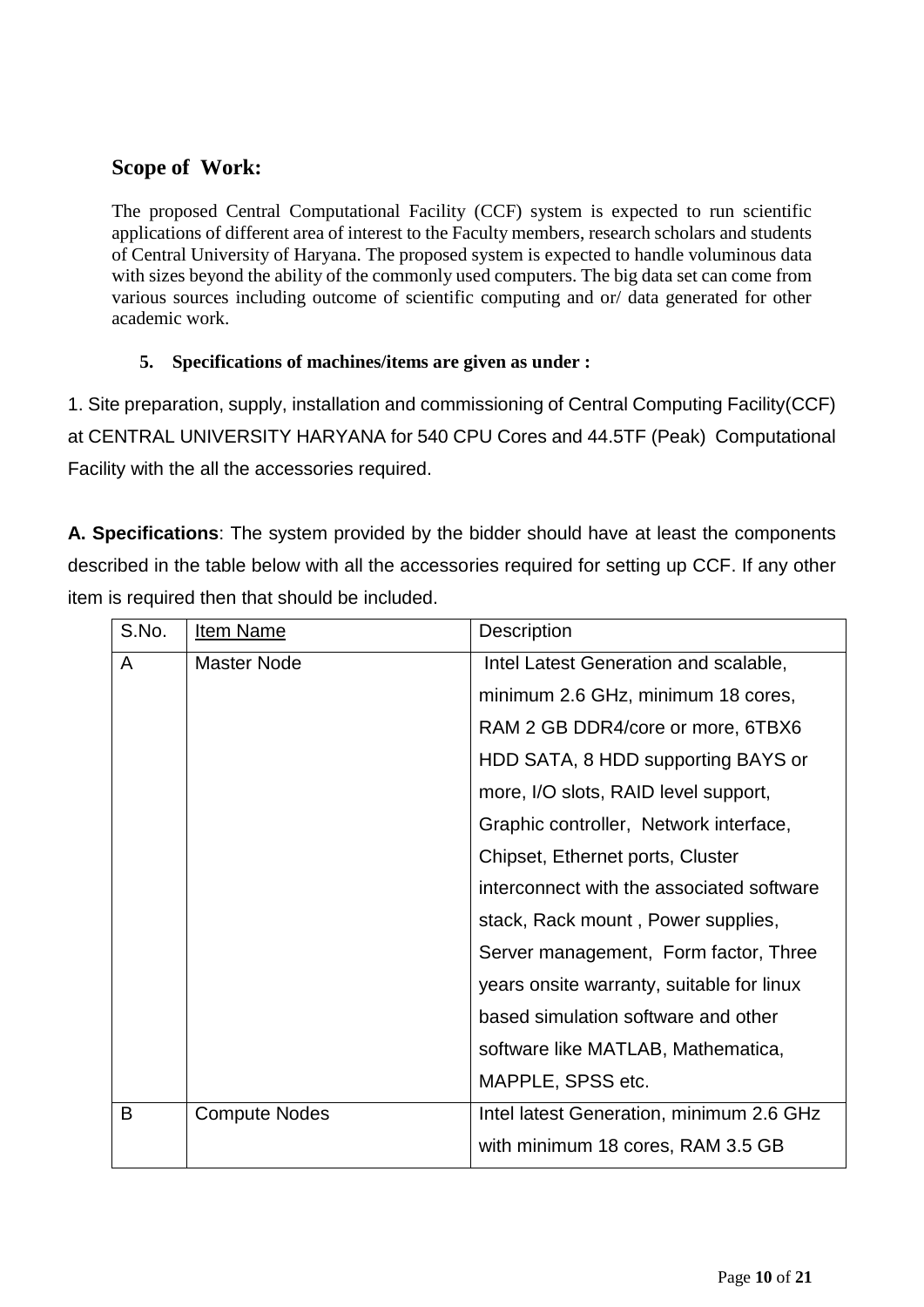|             |                                       | DDR4/Core, 480 GB SATA HDD, HDD              |
|-------------|---------------------------------------|----------------------------------------------|
|             |                                       | Bays, I/O slots, RAID level support,         |
|             |                                       | Graphic controller, Network interface,       |
|             |                                       | Ethernet ports, Cluster interconnect, Server |
|             |                                       | management, Chipset, Cooling system,         |
|             |                                       | Power supplies, System should support 64     |
|             |                                       | bit CentOS, Form factor, Three years         |
|             |                                       | onsite warranty, Rack mount, All required    |
|             |                                       | cables, suitable for linux based simulation  |
|             |                                       | software and other software like MATLAB,     |
|             |                                       | Mathematica, MAPPLE, SPSS etc                |
| $\mathsf C$ | Compute Node (CPU-GPU)                | Latest generation and scalable, with         |
|             | Node                                  | minimum 18 cores, 2.6 GHz, Minimum           |
|             |                                       | RAM 7.11 Gb DDR4/core, 480 GB SATA,          |
|             |                                       | HDD supporting Bays, GPU Accelerator,        |
|             |                                       | I/O slots, RAID level support, Graphic       |
|             |                                       | Controller, Network Interface, Ethernet      |
|             |                                       | port, Cluster interconnect, Chipset, Server  |
|             |                                       | Management, Power Supplies, Three            |
|             |                                       | Years onsite Warranty, cooling system,       |
|             |                                       | Rack mount, form factor, all required        |
|             |                                       | cables, suitable for linux based simulation  |
|             |                                       | software and other software like MATLAB,     |
|             |                                       | Mathematica, MAPPLE, SPSS etc                |
| D           | <b>HDD Storage</b>                    | Minimum 100 TB and scalable, PFS, I/O        |
|             |                                       | Nodes, power supplies, Hi speed              |
|             |                                       | interconnect, all required cables, three     |
|             |                                       | years onsite warranty, power supplies,       |
|             |                                       | suitable for linux based simulation          |
|             |                                       | software and other software like MATLAB,     |
|             |                                       | Mathematica, MAPPLE, SPSS etc                |
| Е           | <b>High Speed Interconnect Switch</b> | Latest generation managed switch with all    |
|             |                                       | required accessories.                        |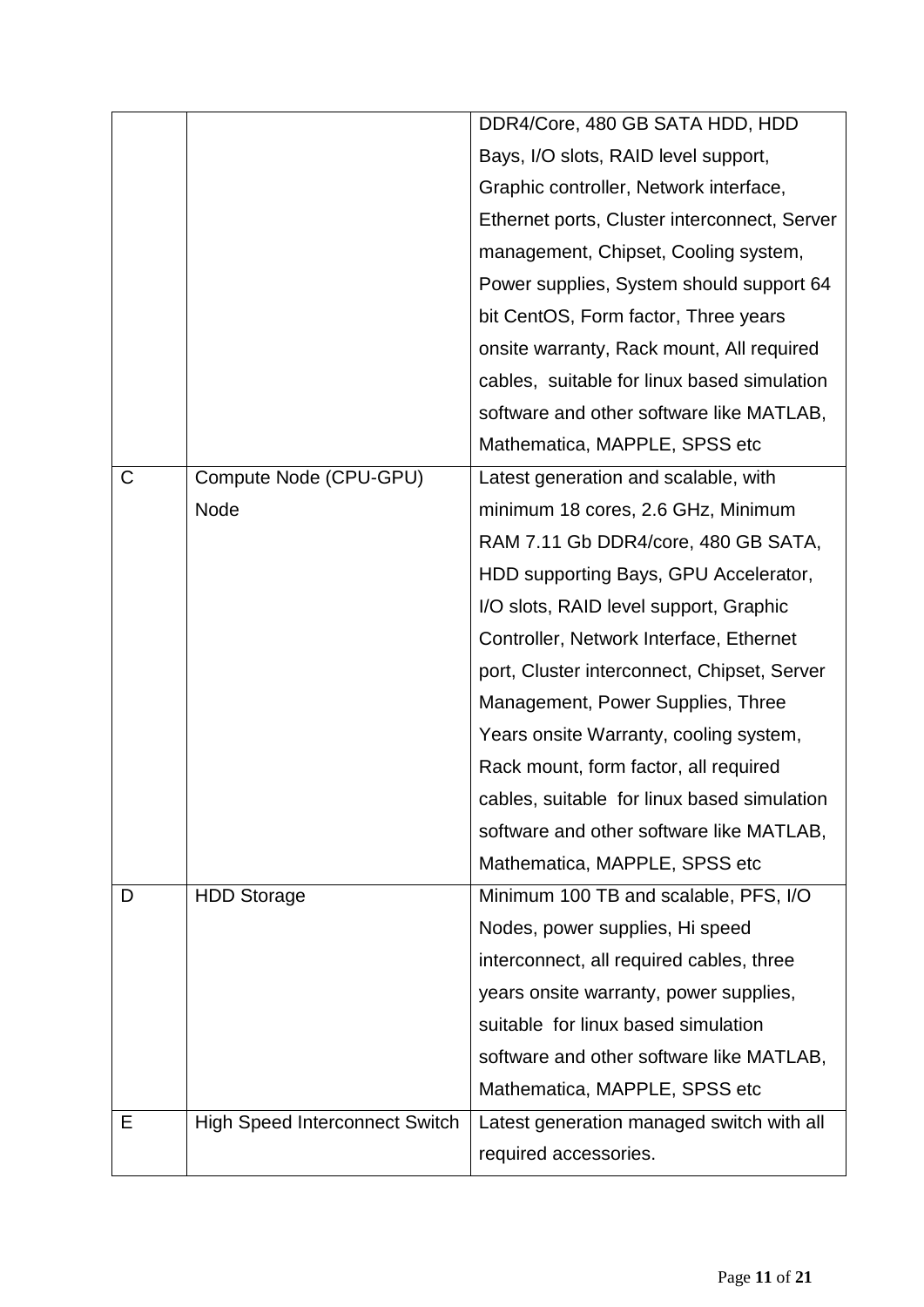| F | 24 Port Switch                      | Latest generation with all required                                                 |  |
|---|-------------------------------------|-------------------------------------------------------------------------------------|--|
|   |                                     | accessories                                                                         |  |
| G | Smart Rack with cooling system      | Latest generation with all required                                                 |  |
|   |                                     | accessories, 42 U                                                                   |  |
| H | <b>UPS</b>                          | 20 KVA, with three year warranty of                                                 |  |
|   |                                     | batteries, LCD display, Battery make                                                |  |
|   |                                     | Quanta/Exide/Rocket/Panasonic                                                       |  |
|   | <b>Display</b>                      | Two units of console consisting of 21 Inch                                          |  |
|   |                                     | LED with Keyboard, mouse and all                                                    |  |
|   |                                     | required accessories                                                                |  |
| J | Warranty                            | Three Years onsite warranty for all the                                             |  |
|   |                                     | components                                                                          |  |
| K | Training                            | Proper hands on training of one week for                                            |  |
|   |                                     | Faculty/Operator/Technical Staff is required to                                     |  |
|   |                                     | enable them to handle system independently                                          |  |
|   | <b>Cluster Management and other</b> | CCF operating system required, Resource                                             |  |
|   | S/W Stack                           | manager & scheduler, file system support,<br>Commercial licensed cluster management |  |
|   |                                     | (License should be issued in the name of                                            |  |
| M | Software suits                      | CENTRAL UNIVERSITY OF HARYANA)<br>System should be suitable to carry out            |  |
|   |                                     | simulations based on linux operating system                                         |  |
|   |                                     | with the associated software stack. The system                                      |  |
|   |                                     | should suits the software like MATLAB,                                              |  |
|   |                                     | MAPPLE, MATHEMATICA, SPSS, Big Data.                                                |  |
|   |                                     | The software required by the CCF should be                                          |  |
|   |                                     | provided free of cost for three years.                                              |  |
| N | Other Items                         | False flooring,                                                                     |  |
|   |                                     | 16 Port KVM over IP Switch (USB based)                                              |  |
|   |                                     | with all required Cables & Accessories.                                             |  |
|   |                                     | 24 Port, 1 Gbps (RJ-45) Ethernet Switch                                             |  |
|   |                                     | for Secondry Communication Purpose and                                              |  |
|   |                                     | 1 unit of 48 Port, 1 Gbps (RJ-45) Ethernet                                          |  |
|   |                                     | Switch for management. 36-ports OR                                                  |  |
|   |                                     | MORE based, 100Gbps, 100% Non-                                                      |  |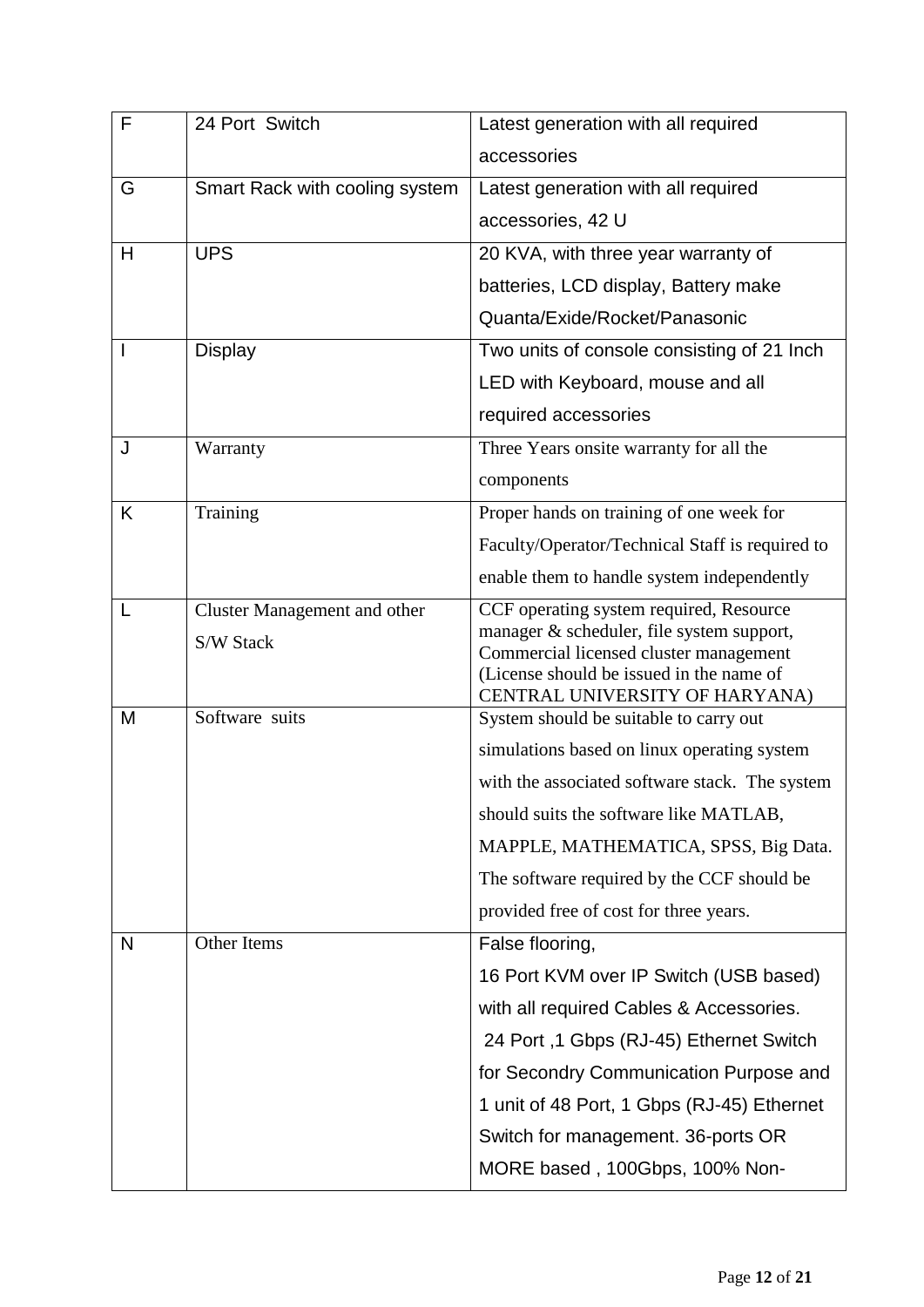|  | blocking, Switching Fabric (Mellanox EDR  |
|--|-------------------------------------------|
|  | InfiniBand or higher or Intel® Omni-Path) |
|  | with embedded Subnet Manager for 36       |
|  | devices(Nodes) or more and with           |
|  | redundant power supply/supplies. All      |
|  | cables                                    |

2. **Also provide the separate quotations for upgradation of proposed CCF in item no.1 to 1000 CPU Cores and 100TF (Peak) Computational Facility with the technical specifications same as mentioned above in item no. 1.**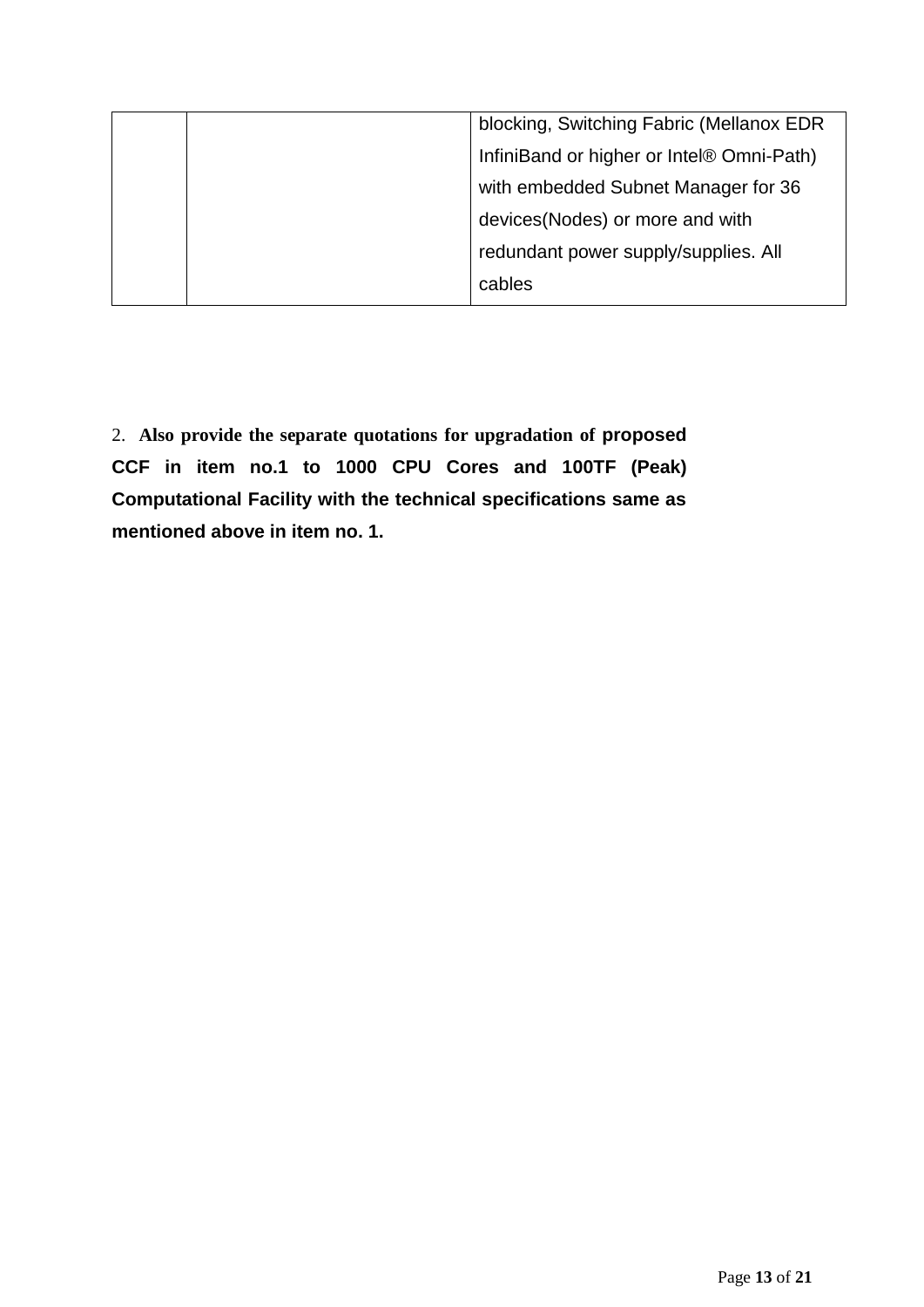# **1. Anenexure(1-8)**

## **Annexure 1**

## **PROFORMA FOR PAST PERFORMANCE**

Tender No…………………….Date of Opening………............. Time ......................................................................................................................................hour s

| S <sub>1</sub> | Orders placed by (Full   Order No. |          | Description |   | Value of Date of completion of Remarks |        |
|----------------|------------------------------------|----------|-------------|---|----------------------------------------|--------|
| N <sub>o</sub> | address of Purchaser)              | and Date | and         |   | Order in Rs $\vert$ delivery as per    | if any |
|                |                                    |          | Quantity of |   | contract/actual                        |        |
|                |                                    |          | ordered     |   |                                        |        |
|                |                                    |          | items       |   |                                        |        |
|                | າ                                  |          |             | 5 | 6                                      |        |
|                |                                    |          |             |   |                                        |        |
|                |                                    |          |             |   |                                        |        |
|                |                                    |          |             |   |                                        |        |
|                |                                    |          |             |   |                                        |        |
|                |                                    |          |             |   |                                        |        |
|                |                                    |          |             |   |                                        |        |

Authorized signatory

Name of the Firm: ……………………………………………………………

Signature and Seal of the Tenderer: …………………………………………………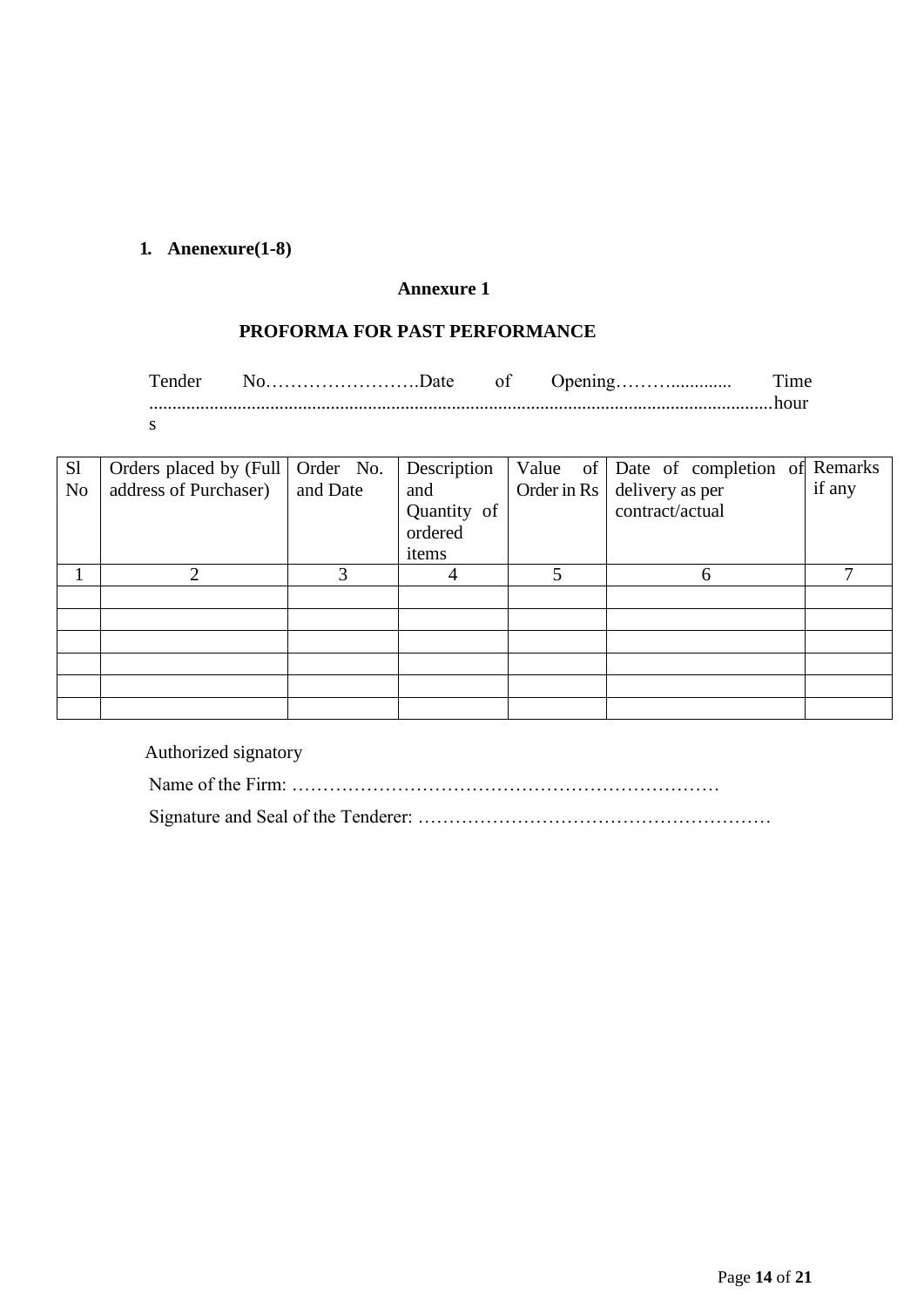## **Annexure-2**

The bidder should fill in the below format to be submitted in Technical Bid

| S.<br>N <sub>0</sub> | Brief Description of Quantity<br>Equipment's | be<br>Supplied | to Delivery and<br>installation<br>period in days<br>from date of<br>issue of purchase<br>order | years | Warranty in AMC in years |
|----------------------|----------------------------------------------|----------------|-------------------------------------------------------------------------------------------------|-------|--------------------------|
| 1                    | <b>Master Node</b>                           |                |                                                                                                 |       | Optional                 |
| $\overline{c}$       | Compute Node                                 |                |                                                                                                 |       | Optional                 |
| $\overline{3}$       | Compute (CPU-GPU)                            |                |                                                                                                 |       | Optional                 |
|                      | Node                                         |                |                                                                                                 |       |                          |
| $\frac{4}{5}$        | <b>HHD</b> Storage                           |                |                                                                                                 |       | Optional                 |
|                      | High<br>Speed                                |                |                                                                                                 |       | Optional                 |
|                      | Interconnect                                 |                |                                                                                                 |       |                          |
| $\overline{6}$       | 24 Port Switch                               |                |                                                                                                 |       | Optional                 |
| 7                    | with<br>Rack<br>Smart                        |                |                                                                                                 |       | Optional                 |
|                      | Cooling System                               |                |                                                                                                 |       |                          |
| 8                    | <b>UPS</b>                                   |                |                                                                                                 |       | Optional                 |
| 9                    | Display                                      |                |                                                                                                 |       | Optional                 |
| 10                   | Cluster<br>Management                        |                |                                                                                                 |       | Optional                 |
|                      | and other S/W Stack                          |                |                                                                                                 |       |                          |

Authorized signatory

Name of the Firm: ……………………………………………………………

Signature and Seal of the Tenderer: …………………………………………………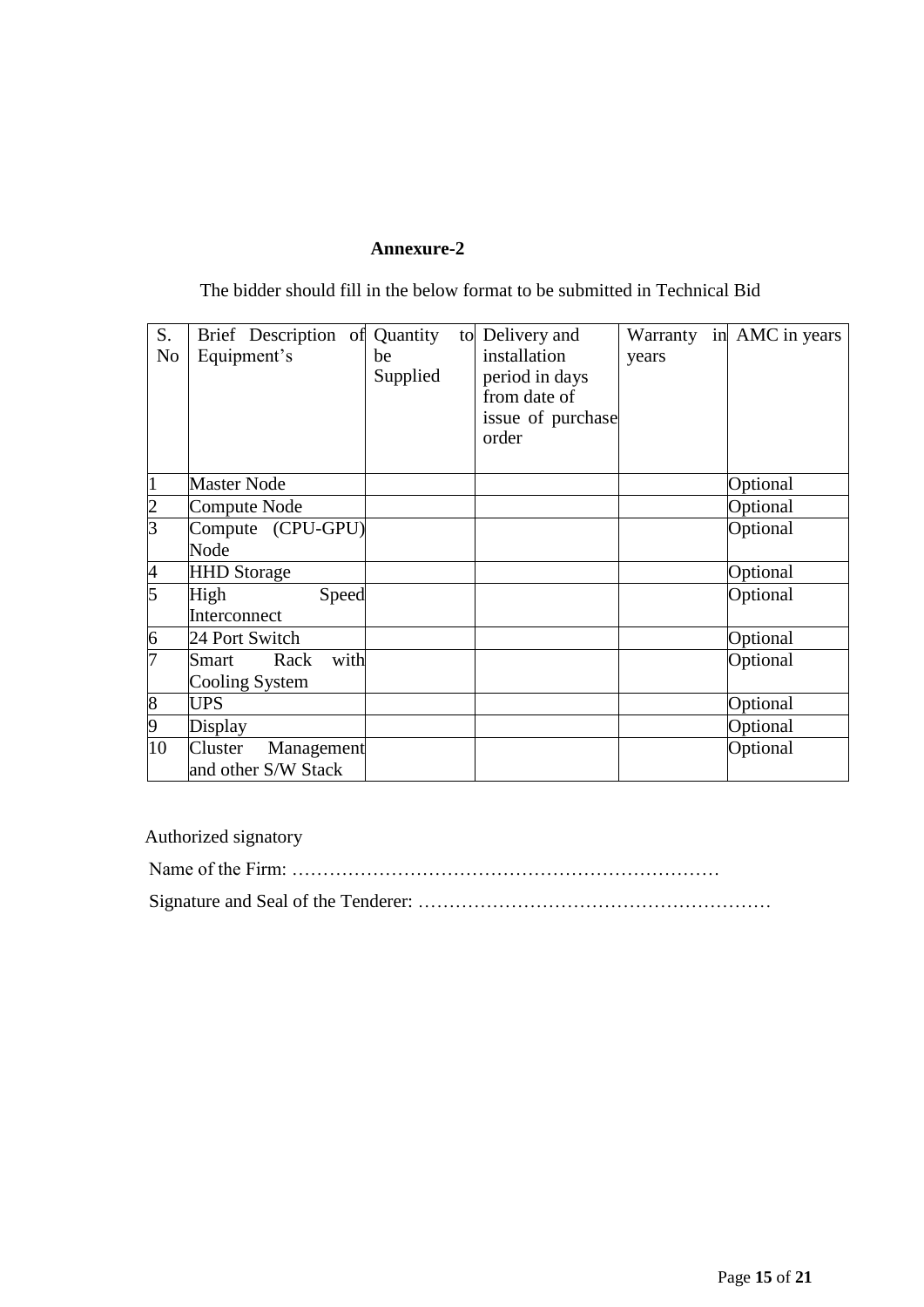## **Annexure-3 Evaluation of the Tenders**

- **1.**
- a) Central University of Haryana, Mahendergarh shall first evaluate the technical bids. The commercial bids of only those bidders who happened to be responsive/qualified in the technical bids, will be opened.
- b) Decision of the University in the evaluation of the Technical bids shall be final.

## **2. Financial bid evaluation**

The financial quotes submitted by technically responsive/qualified bidders will be opened. Then Contract will be awarded to the successful Bidder whose Bid has been determined to be substantially responsive and has been determined as the Best Value Bid. The bidding will be done based on lowest price quoted as a whole system whole.

- 3. **Bid submission timelines:** The timelines for bid-submission etc., will be as it is given in the Tender Schedule published.
- 4. University reserves the right to cancel any or all tenders partially or fully, without assigning any reasons.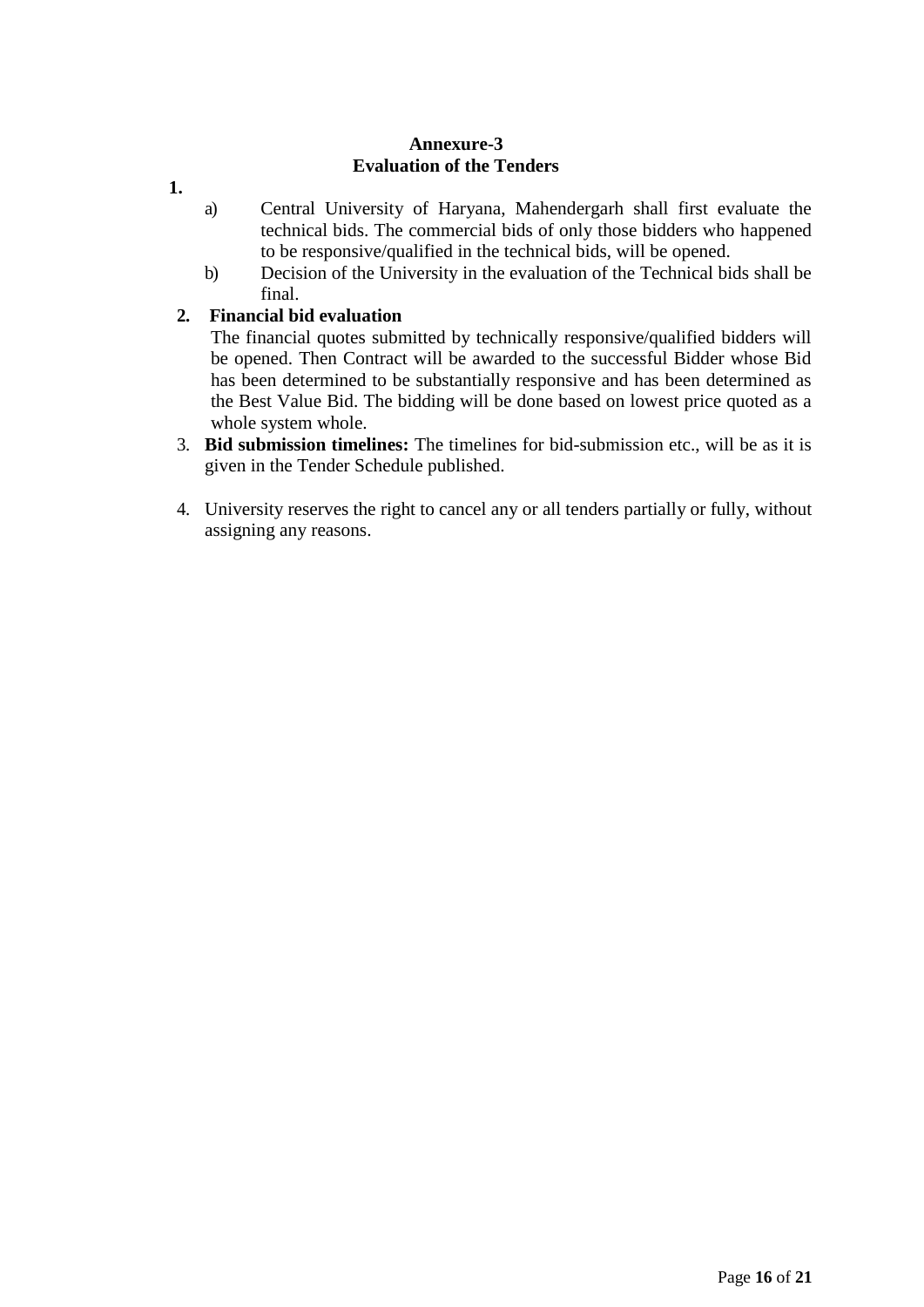## **Annexure-4**

## **Terms & Conditions**

## **PAYMENT SCHEDULE**

Payment: 100% payment will be released on delivery and satisfactory installation and commissioning of goods after deduction of taxes as applicable.

## **DELIVERY SCHEDULE**:

The equipment(s)/good(s) are required to be supplied within 60 days (or mutually agreed time- period) on issue of the Purchase Order by the university. In case successful tenderer fails to complete the order in part or whole in the stipulated period of 60 days (or mutually agreed time-period) of a penalty @ 1% of the order value will be imposed per day subject to maximum penalty of 10% the order value. In case the delay is more than four weeks (after the expiry of the stipulated period) the purchase order may be cancelled and the EMD will be forfeited.

## **VALIDITY OF QUOTATION**:

The quotation should be valid for 12 months (365 days) after the date of the opening of the bids.

## **GARANTEE/WARRANTY**

All the equipment(s) should have an onsite warranty for three years. The warranty shall take effect from the date of successful installation of machine/item and handing over of the system to the user Dept. to its satisfaction**.**

The maintenance services, including spares parts shall be free of cost during the warranty/ guarantee period.

The supplier shall provide assurance to give spare parts of the items/Goods at least for 10 years' time from the date of commissioning.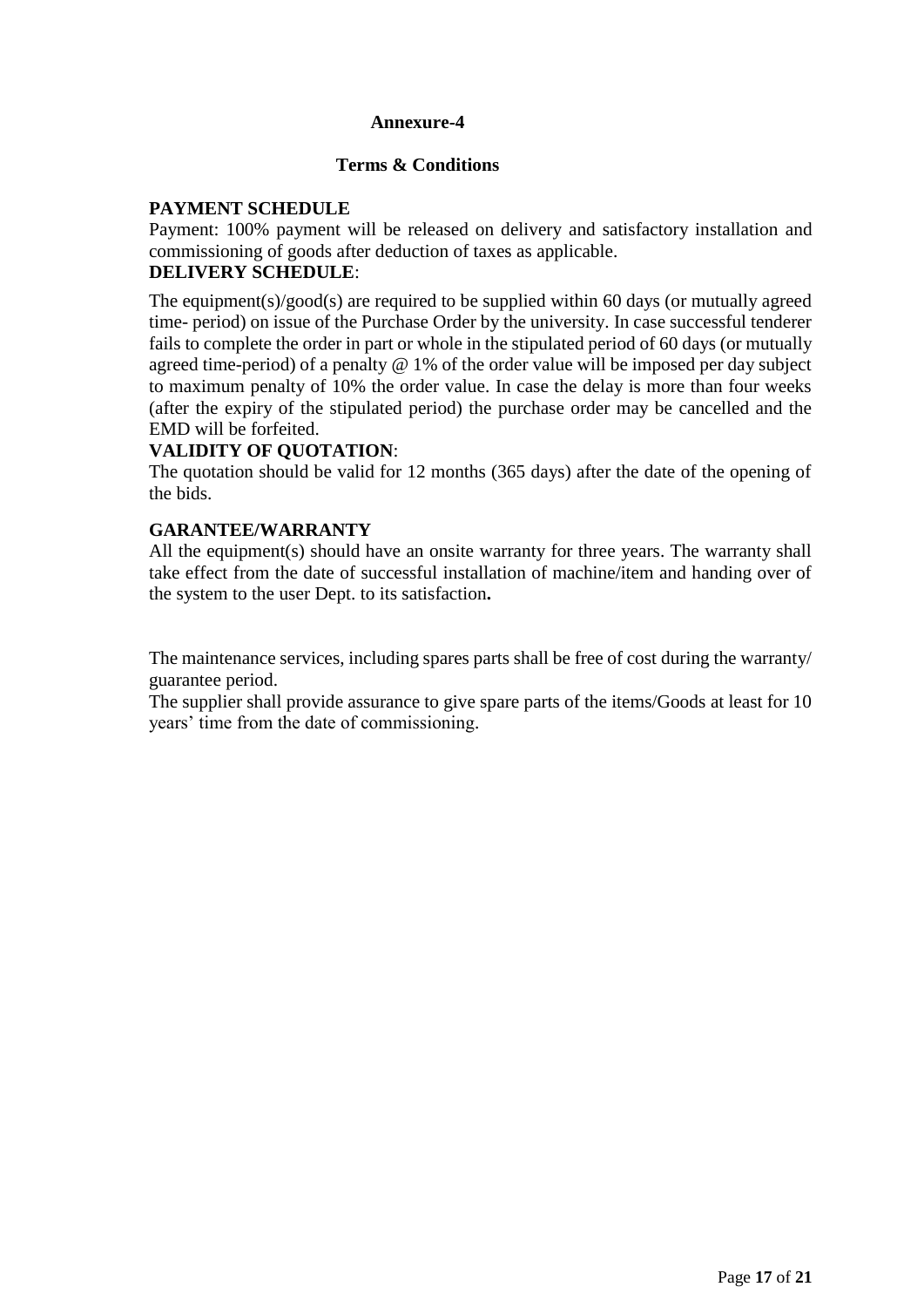#### **Annexure 5:**

### **FINANCIAL BID/PRICE BID**

| <sub>S1</sub> | Item | Rate | Qty | Warranty           | Total         | 1n |  |
|---------------|------|------|-----|--------------------|---------------|----|--|
| No            |      |      |     |                    | including GST |    |  |
|               |      |      |     |                    |               |    |  |
|               |      |      |     | <b>Grand Total</b> |               |    |  |

#### **Total in words:**

Terms and conditions if any:

## **Annual Maintenance Contract.**

The Bidder should quote the charges for Annual Maintenance Contract (AMC) for 03 (Three Years) . The charges to be quoted per annum. The cost AMC shall not be counted for the contract.

The University reserve the right to award the contract CCF along with AMC depending upon the funds available.

| S. No. | AMC Charges (after the warranty period) | <b>Rate</b> |
|--------|-----------------------------------------|-------------|
|        | First Year                              |             |
|        | Second Year                             |             |
|        | Third Year                              |             |

**Note: The Annual Maintenance Contract (AMC) will be awarded along with Purchase Order but will come into force after the expiry of Warranty period. Payment will be made annually and will be paid after the end of each year after the expiry of warranty period.**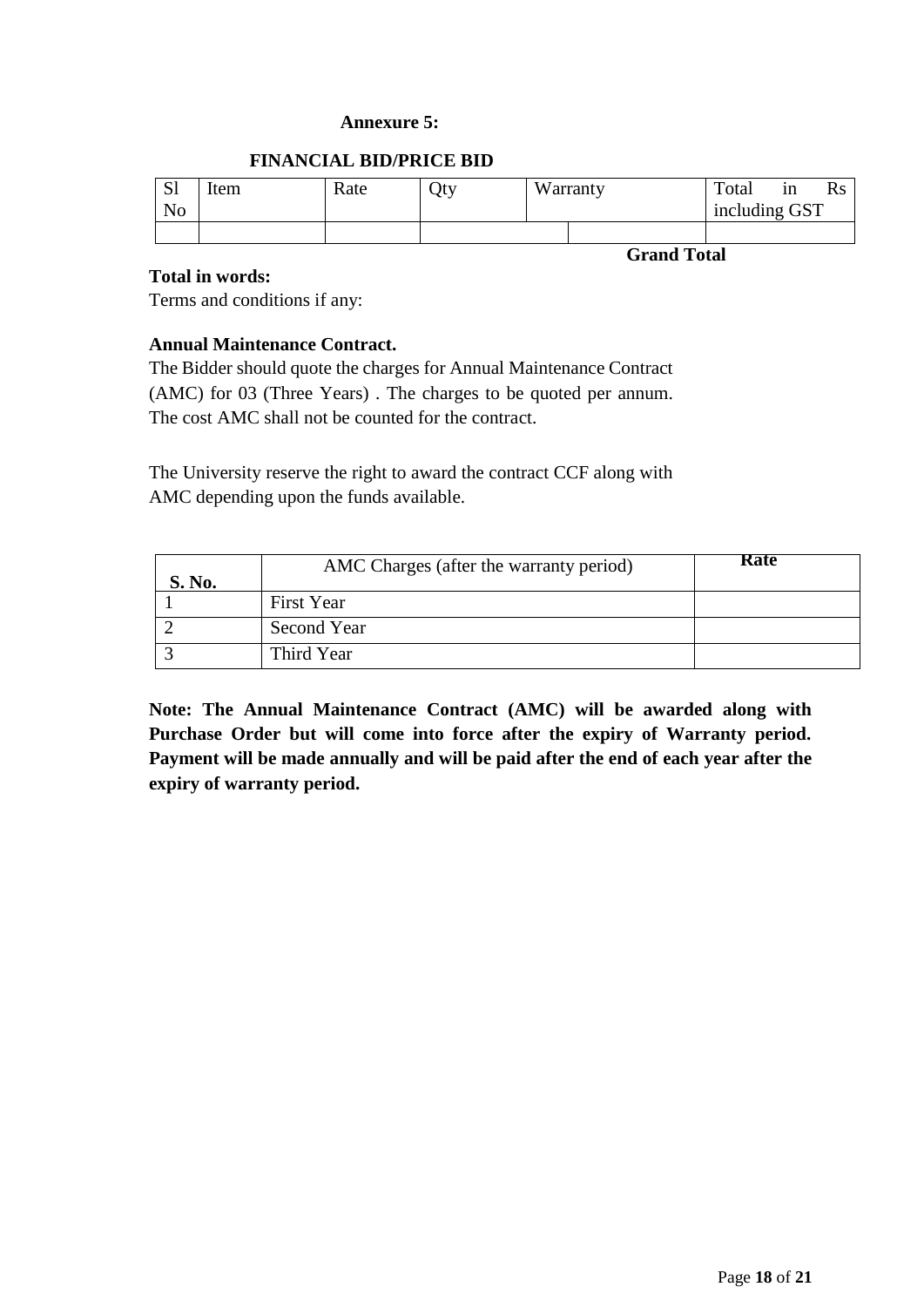#### **Annexure - 6**

## **TENDER ACCEPTANCE LETTER (To be given on Company Letter Head)**

Date:

To,

\_\_\_\_\_\_\_\_\_\_\_\_\_\_\_\_\_\_\_\_\_\_ \_\_\_\_\_\_\_\_\_\_\_\_\_\_\_\_\_\_\_\_\_\_

\_\_\_\_\_\_\_\_\_\_\_\_\_\_\_\_\_\_\_\_\_\_ Sub: Acceptance of Terms & Conditions of Tender. Tender Reference No: \_\_\_\_\_\_\_\_\_\_\_\_\_\_\_\_\_\_\_\_\_\_\_\_\_\_\_\_\_\_\_ Name of Tender / Work: - \_\_\_\_\_\_\_\_\_\_\_\_\_\_\_\_\_\_\_\_\_\_\_\_\_\_\_\_\_\_\_\_\_\_\_\_\_\_\_\_\_\_\_\_\_\_\_\_\_\_\_\_\_\_\_\_\_\_\_\_\_\_\_\_\_\_\_\_\_\_\_\_\_\_  $\overline{\phantom{a}}$   $\overline{\phantom{a}}$ \_\_\_\_\_\_\_\_\_\_\_\_\_\_\_\_\_\_\_\_\_\_\_\_\_\_\_\_\_\_\_\_\_\_\_\_\_\_\_\_\_\_\_\_\_\_\_\_\_\_\_\_\_\_\_\_\_\_\_\_\_\_\_\_\_\_\_\_\_\_\_\_\_\_  $\overline{\phantom{a}}$  , where  $\overline{\phantom{a}}$ \_\_\_\_\_\_\_\_\_\_\_\_\_\_\_\_\_\_\_\_\_\_\_\_\_\_\_\_\_\_\_\_\_\_\_\_\_\_\_\_\_\_\_\_\_\_\_\_\_\_\_\_\_\_\_\_\_\_\_\_\_\_\_\_\_\_\_\_\_\_\_\_\_\_ \_\_\_\_\_\_\_\_\_\_\_\_\_\_\_\_\_\_\_\_\_\_\_\_\_\_\_\_\_\_\_\_\_\_\_\_\_\_\_\_\_\_\_\_\_\_\_\_\_\_\_\_\_\_\_\_\_\_\_\_\_\_\_\_\_\_\_\_\_\_\_\_\_\_  $\overline{\phantom{a}}$  , where  $\overline{\phantom{a}}$ \_\_\_\_\_\_\_\_\_\_\_\_\_\_\_\_\_\_\_\_\_\_\_\_\_\_\_\_\_\_\_\_\_\_\_\_\_\_\_\_\_\_\_\_\_\_\_\_\_\_\_\_\_\_\_\_\_\_\_\_\_\_\_\_\_\_\_\_\_\_\_\_\_\_ Dear Sir. 1. I/ We have downloaded / obtained the tender document(s) for the above mentioned 'Tender/Work' from the web site(s) namely:

\_\_\_\_\_\_\_\_\_\_\_\_\_\_\_\_\_\_\_\_\_\_\_\_\_\_\_\_\_\_\_\_\_\_\_\_\_\_\_\_\_\_\_\_\_\_\_\_\_\_\_\_\_\_\_\_\_\_\_\_\_\_\_\_\_\_\_\_\_\_\_\_\_\_  $\equiv$  as per your advertisement, given in the above mentioned website(s).

2. I / We hereby certify that I / we have read the entire terms and conditions of the tender documents (including all documents like annexure(s), schedule(s), etc .,), which form part of the contract agreement and  $I /$  we shall abide hereby by the terms  $/$  conditions  $/$  clauses contained therein.

3. The corrigendum(s) issued from time to time by your department/ organisations too have also been taken into consideration, while submitting this acceptance letter.

4. I / We hereby unconditionally accept the tender conditions of above mentioned tender document(s) / corrigendum(s) in its totality / entirety. 5.

I / We do hereby declare that our Firm has not been blacklisted/ debarred by any Govt. Department/Public sector undertaking/Govt. Autonomous organisations.

6. I / We certify that all information furnished by the our Firm is true  $\&$  correct and in the event that the information is found to be incorrect/untrue or found violated, then your department/ organisation shall without giving any notice or reason therefore can summarily reject the bid or terminate the contract, without prejudice to any other rights or remedy including the forfeiture of the full said earnest money deposit absolutely.

Yours faithfully,

(Signature of the Bidder, with Official Seal)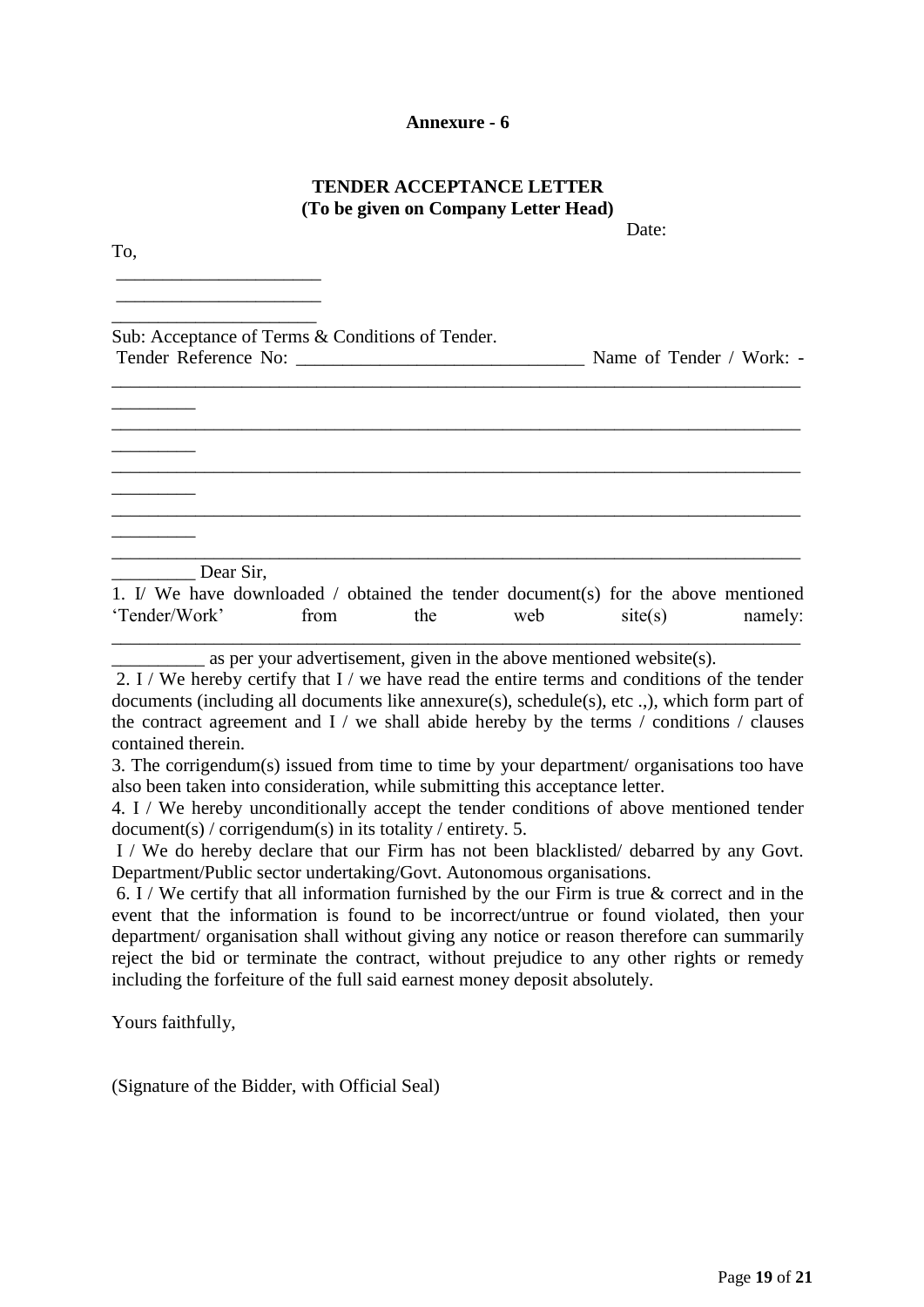## **Annexure-7**

## **Warranty Declaration {Submitted on Letterhead of bidder/supplier)**

The warranty declaration states that "everything to be supplied by us hereunder shall be free from all defects and faults in material, workmanship and shall be of the highest quality and material of the type ordered, shall be in full conformity with the specification and shall be complete enough to carry out computational tasks, as specified in the tender document."

Sign of authorised person of bidder: -\_\_\_\_\_\_\_\_\_\_ Date: -Name of the authorised Person of bidder:-\_\_